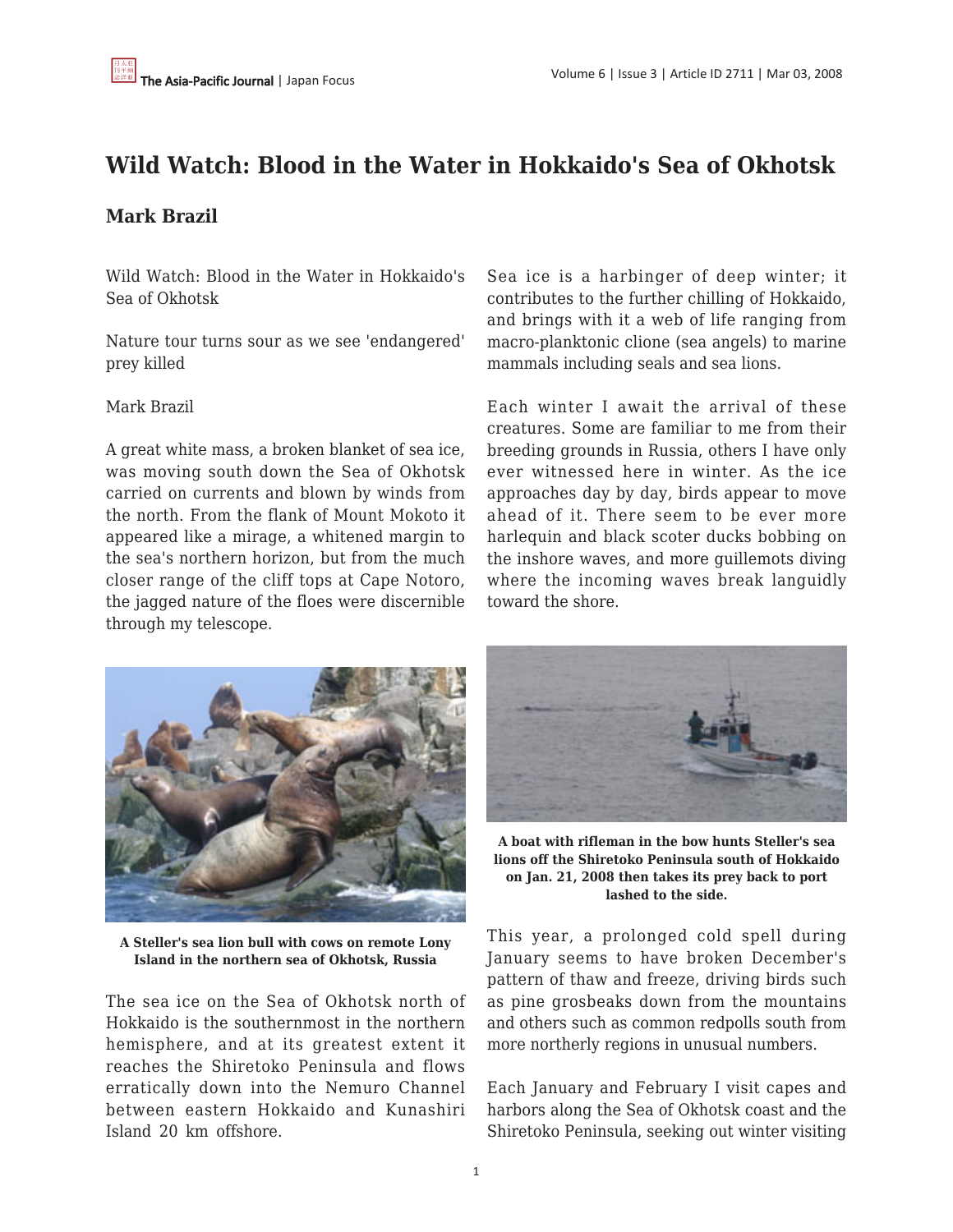

seabirds. Such places are often bleak and windswept, even bitterly cold, but then a madly dashing steely-gray peregrine falcon may flash past, a dramatic Steller's sea eagle may glide overhead, or a flock of snow buntings may flutter past in monochrome confusion. Other bobbing heads

Among the erratically wobbling sea ducks, the harlequins and scoters, which dive periodically from view, I look for other bobbing heads, particularly those of the Largha seals (aka spotted seals) that frequent these shores. These blunt-nosed creatures float upright in the water, their heads pointing upward, or they haul out at low tide on exposed rocks and lie there like lethargic campers enveloped in thick sleeping bags. A friend in Alaska refers to them rather indelicately as "blubber slugs."

Some days ago I was making my way southward down the Shiretoko Peninsula from Rausu, spotting eagles and Sika deer on the coastal slope and keeping an eye open for foxes and flitting flocks of Asian rosyfinches always hoping for more unusual wildlife.

Then, I realized, a loud, sharp crack reverberating across the waves was not that of brittle sea ice breaking; no, it was rifle fire. That unmistakable cracking sound is one not often encountered in justifiably gun-cautious Japan. Rarely have I even heard the sound of deer hunters at work, though I have often enough encountered them, and seen the gatherings of crows, ravens, eagles and foxes that the carcasses they leave attract.

Rifle fire at sea is far more unusual. On this occasion the hunter was in a harness, standing in the bow of a small boat. He was braced against the kick of the waves and bundled against the chill of the biting wind as the boat sped back and forth offshore.

Only minutes before, my companions (members of a nature tour I was leading) and I had spotted lunging heads in the water and had been thrilled to find a group of Steller's sea lions (Eumetopias jubatus) just offshore from the Shiretoko Peninsula World Heritage Site.

These sea lions remind me of an eager pack of dogs, rushing pell-mell in one direction before charging off excitedly in another. They can turn in an instant and dash and splash back again in a moment; they are adept at diving, swift and lithe in their movements and frequently lunge forward and up, craning their heads and necks out of the water to peer about — when they resemble enormous inquisitive otters.

I have been close to their breeding grounds in Russia, and large males in the water are fearless, approaching intruders to find out what they are and what they are up to. This curiosity is their undoing when there is a hunter about.

In just a few moments from our first sighting of them, our thrill had turned to dismay as we realized that the dense pack of about a dozen females and perhaps two or three larger males was being pursued. They were swift enough in their turns, and clever enough in their tactics to elude the hunters repeatedly, but like all marine mammals, their weakness was in their need for air.

Each time they broke the surface to breathe they gave away their new position, and before long one individual was either too tired or too curious for its own good. It broke away from the group and lingered on the surface a little too long, watching its angel of death approaching.

It was the rifle crack we heard that had mortally injured it; deep-red blood burst into the water from its wound and we knew that its moments were now numbered. The boat rounded on it; the sea lion dived in a process that was repeated several times, but the hunter followed its bloody trail in the leaden sea and eventually, several minutes later, when it